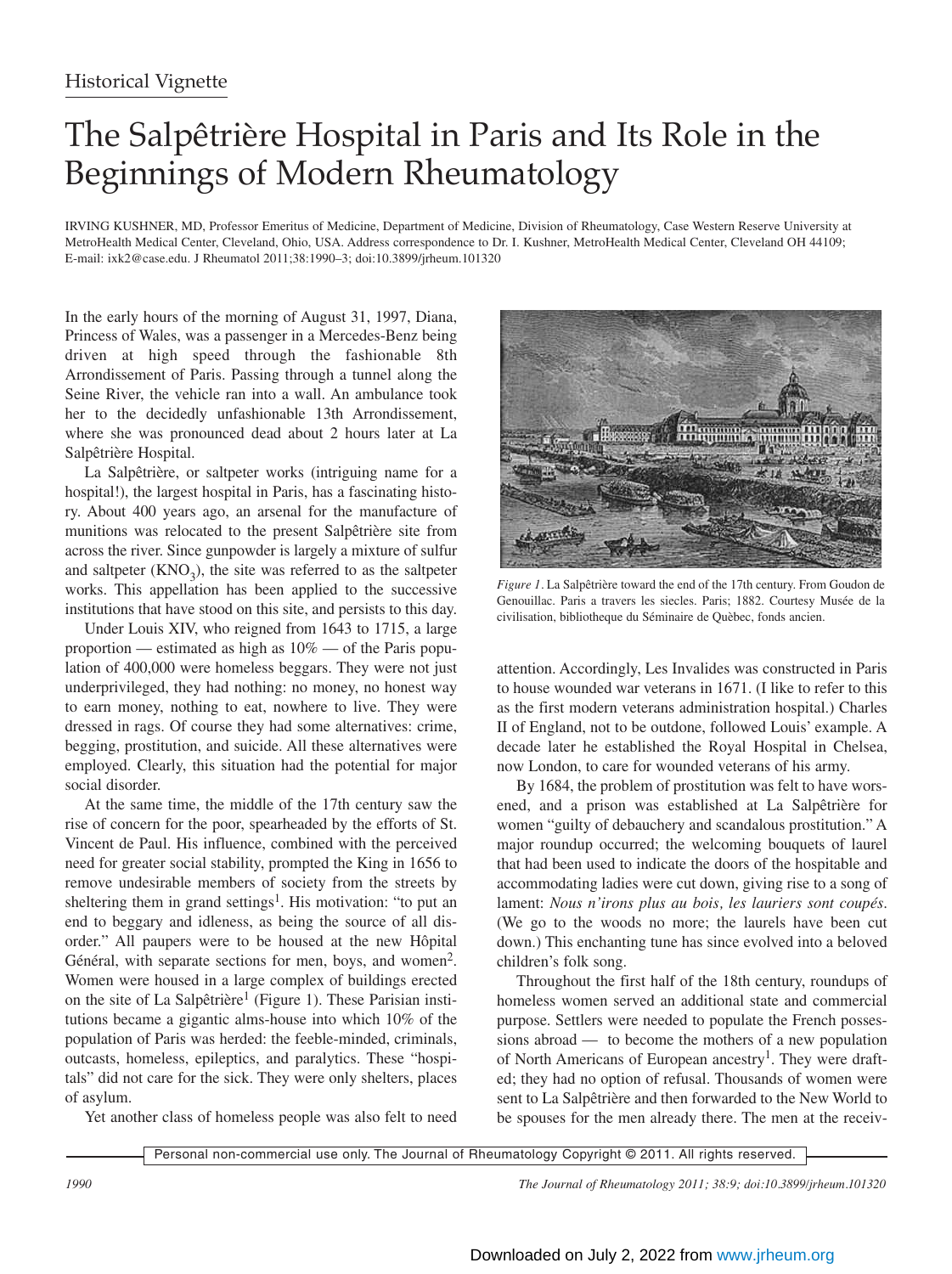ing port generally drew lots the night before their arrival and then selected from the new arrivals accordingly. The next morning, after a mass marriage, they set out for their new lives. (Many years later, an impoverished Italian composer, Giacomo Puccini, achieved his breakthrough success with the opera Manon Lescaut, whose heroine was locked up for debauchery in the prison section of La Salpêtrière before being deported to the New World.)

In September 1792, during the French Revolution, La Salpêtrière became the site of one of the terrible massacres that took place in Paris. A frenzied, drunken mob assaulted La Salpêtrière. By the time they got there, alcohol had overcome their original good intention of freeing the women, and their enterprise turned into an orgy of blood. Forty-five women were dragged into the street, mutilated, and massacred, while many were raped.

Before the Revolution, La Salpêtrière had been the largest hospice in the world. There were 10,000 women in 15 buildings, comprising a poorhouse, a prostitutes' prison, a girls' reformatory, a prison for female criminals, and a madhouse. After the Revolution, hospitals were transformed: hospitals, reserved for the sick, and hospices, philanthropic residences reserved for orphans or old people, etc., were now separated from the prisons. The prison of La Salpêtrière was eliminated in 1795, leaving a hospice for the homeless, sick, incurable, and insane women.

At the same time, a revolution in medicine was occurring in Paris, driven by one of the philosophical currents that led to the French Revolution — the rejection of authority. In the opinion of many this was the beginning of the era of modern medicine. The new medicine emphasized observation and analysis, and was skeptical of the ancient texts of Galen and Avicenna. During the next half-century the hospitals of Paris became the workshops of this new medicine, and of its 3 tools: physical examination, correlation with autopsies, and clinical statistics<sup>3</sup>. For example, the stethoscope was invented by René Laennec. Percussion of the chest, ignored since its introduction 47 years earlier by Josef Leopold Auenbrugger in Vienna, was revived by Jean-Nicolas Corvisart, Napoleon's physician. Pierre Louis began to apply statistics to medicine. After 1600 years, medicine and surgery were finally reunited.

From 1794 to about 1848, Parisian hospitals were preeminent in world medicine. Paris became the mecca for foreign medical students and practitioners. Oliver Wendell Holmes wrote home: "Merely to have breathed a concentrated scientific atmosphere like that of Paris must have an effect on anyone who has lived where stupidity is tolerated, mediocrity applauded, and excellence defied."<sup>4</sup>

Until this time, people with psychosis were regarded as possessed — the beast within had gained control over the human faculties. They were permanently chained in dungeonlike settings and were treated by bleeding, purging, or blistering. At this point in history, several thoughtful physicians, acting independently in different countries, revolted against this approach. In France it was Dr. Philippe Pinel who set this revolution in motion. Pinel essentially introduced medical care into French mental hospitals<sup>5</sup>. He released the "wild beasts" from their chains, and some even got well<sup>6</sup>. An iconic painting of Pinel unchaining the lunatics in 1795 hangs in La Salpêtrière (Figure 2).

Once physicians started observing rather than theorizing, they noticed things they hadn't noticed before. New clinical entities were recognized. La Salpêtrière, with thousands of aging women and chronically ill patients, constituted a living museum, a setting in which chronic diseases could be recognized for the first time.

Since the time of Hippocrates, the various types of arthritis had been presumed to be gout in one form or another. In 1800, Augustin Jacob Landré-Beauvais, working under Pinel, observed what he thought might be a different kind of arthritis. He described 9 women, longterm residents of La Salpêtrière, who manifested several distinct features (Figure 3)7. While gout occurred as intermittent episodes, usually monoarticular, in otherwise vigorous and hearty men, these patients differed in several important ways. All were of course women and were often feeble and weak. They displayed a chronic course, with involvement of many joints from the outset, joint deformities, and a decline in general health. His title had a tentative tone: "Doit-on admettre une nouvelle espèce de goutte sous la dènomination de goutte asthènique primitive?" (Should we recognize a new type of gout to be called primary asthenic gout?), but the last sentence of his dissertation establishes that Landré-Beauvais was sure he was describing a new, previously unrecognized entity: "...we must recognize the existence of a new form of gout under the designation primary asthenic gout." Landré-Beauvais' doctoral thesis is generally acknowledged as the first formal description of rheumatoid arthritis  $(RA)^7$ .

In the 19th century, the inmates of La Salpêtrière were the female dregs of society: paupers, vagabonds, beggars, prosti-



*Figure 2.* Philippe Pinel releasing lunatics from their chains at the Salpêtrière asylum in Paris in 1795. By Tony Robert-Fleury, 1876. From Réunion des Musées Nationaux/Art Resource, NY, NY, USA; with permission.

Personal non-commercial use only. The Journal of Rheumatology Copyright © 2011. All rights reserved.

*Kushner: Salpêtrière and rheumatology 1991*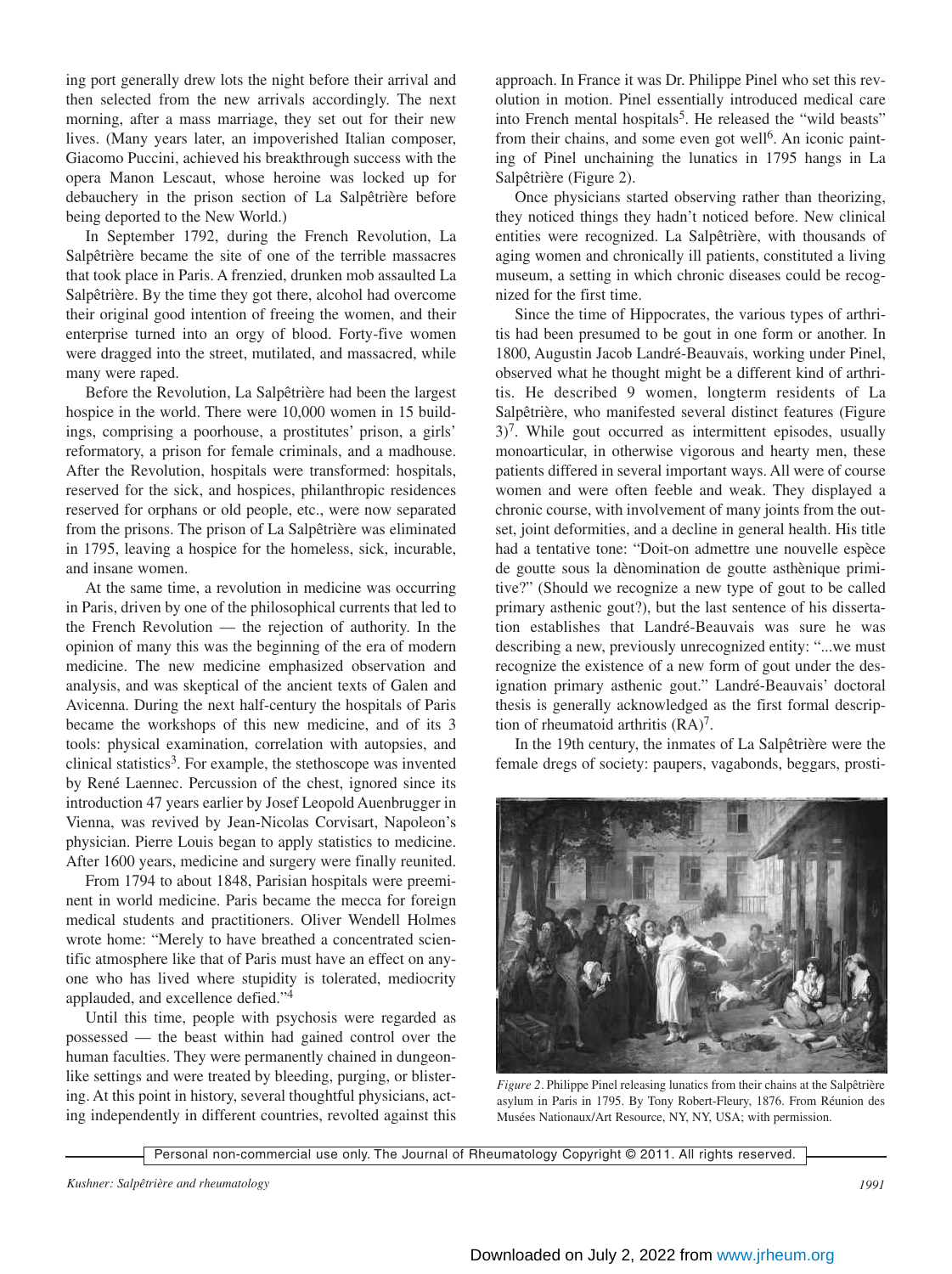Doir-on admettre une nouvelle espèce de GOUTTE SOUS la dénomination de GOUTTE ASTHENIQUE PRIMITIVE?

QUESTION présentée à l'École de Médecine de Paris, le thermidor an VIII de la République francaise.

> ..... Est periti medici, quandogue nihil agere; asque also tempore efficacissima adhibere remedia,

> > STDENNAM, sect. V, cap. VI.

PAR A. J. LANDRÉ-BEAUVAIS.

A PARIS, DE L'IMPRIMERIE DE J. A. BROSSON.

AN VIII,

*Figure 3.* The title page of Landré-Beauvais' doctoral thesis in which he described a new condition: rheumatoid arthritis. From Joint Bone Spine 2001;68:130-437; with permission.

tutes, the decrepit, senile, and insane. In the middle of that century the greatest name in the history of La Salpêtrière appeared, Jean-Martin Charcot, born in 1825. Charcot is considered by many to be the founder of modern neurology. His students constitute some of the great names in the history of that discipline. At the age of 27 he began an association with La Salpêtrière. Twenty years later, a prestigious chair in neurology was created specifically for him, a position he held until he died in 1893. Although Charcot's reputation is based on his work as a neurologist, he is best known among American physicians for his contributions to rheumatology: neuropathic joints (Charcot's joints), which he saw primarily in women with Tabes dorsalis, a form of neurosyphilis. This was a period of rapidly arriving insights in rheumatology, when the foundations of our current understanding of rheumatic disease were laid.

Charcot's participation and interests were not limited to neurology. His first publication — the subject of his doctoral thesis in 1853 — reminded the medical public of the somewhat overlooked disease described by Landré-Beauvais 53 years earlier: primary asthenic gout (now known as RA). In

this thesis, like Landré-Beauvais before him, Charcot made good use of the abundant human material at La Salpêtrière to describe the clinical picture of RA in 40 patients.

Six years later in England, Sir Alfred Garrod published his classic treatise on gout, in which 24 of the 25 chapters were devoted to gout. Sometimes forgotten, however, is that in the additional chapter he also clearly distinguished RA from gout and rheumatic fever and gave it its name. He boldly stated that RA was "in no way related to gout, and not necessarily" to rheumatic fever. Charcot supervised the French translation of Garrod's book by one of his own students 8 years later. He also annotated it, wrote an introduction, and added 2 colored plates of his own.

Charcot was particularly fascinated by "hysteria," a condition that is much less common today. In his celebrated Tuesday public lectures, Charcot illustrated his findings on hysteria by live demonstrations<sup>8</sup> (Figure 4)<sup>9</sup>. The patients put on display were young women who had found refuge in La Salpêtrière from lives of unremitting violence, exploitation, and rape. The asylum provided them with more safety and protection than they had ever known. In addition, the selected group of women who became Charcot's star performers achieved something close to fame. It is not surprising that they put on a good show.

Jane Avril, the Moulin Rouge dancer immortalized by Toulouse-Lautrec (Figure 5), was admitted to Charcot's service at the Salpêtrière at the age of  $14<sup>9</sup>$ . In her memoirs, she describes the lengths the "crazy girls" would go to in order to capture attention — to become Charcot's "stars of hysteria." These memoirs partially explain why hysteria was regarded as contagious.

Charcot attracted students from all over the world. At that time neurology and psychiatry had not yet separated themselves from one another, and gifted and ambitious men in these new disciplines made the pilgrimage to Paris to study with the master. Among them were Alfred Binet, William James, and an ambitious young neurologist from Vienna, Sigmund Freud. Freud's stay at La Salpêtrière for 4 months made an indelible impression; he even named his first son after Charcot, and ultimately wrote Charcot's obituary.

Charcot was convinced that he understood the underlying cause of hysteria. Freud once heard Charcot exclaim, very excitedly: "Mais, dans des cas pareils c'est toujours la chose génitale, toujours...toujours". I translate this as "In cases of this type, there is always something sexual going on; always...." It is very tempting to speculate that this comment shaped Freud's subsequent thinking.

Charcot made other contributions to rheumatology. He described urate crystals in gouty fluid, the gouty kidney, and the bony deformities of acromegaly. In his studies of hysteria, he opened the door to the still fuzzy psychophysiological dysregulation that we confront today in chronic fatigue syndrome and fibromyalgia. His student and successor Pierre Marie, following Charcot's lead, described ankylosing spondylitis and hypertrophic osteoarthropathy.

Personal non-commercial use only. The Journal of Rheumatology Copyright © 2011. All rights reserved.

*1992 The Journal of Rheumatology 2011; 38:9; doi:10.3899/jrheum.101320*